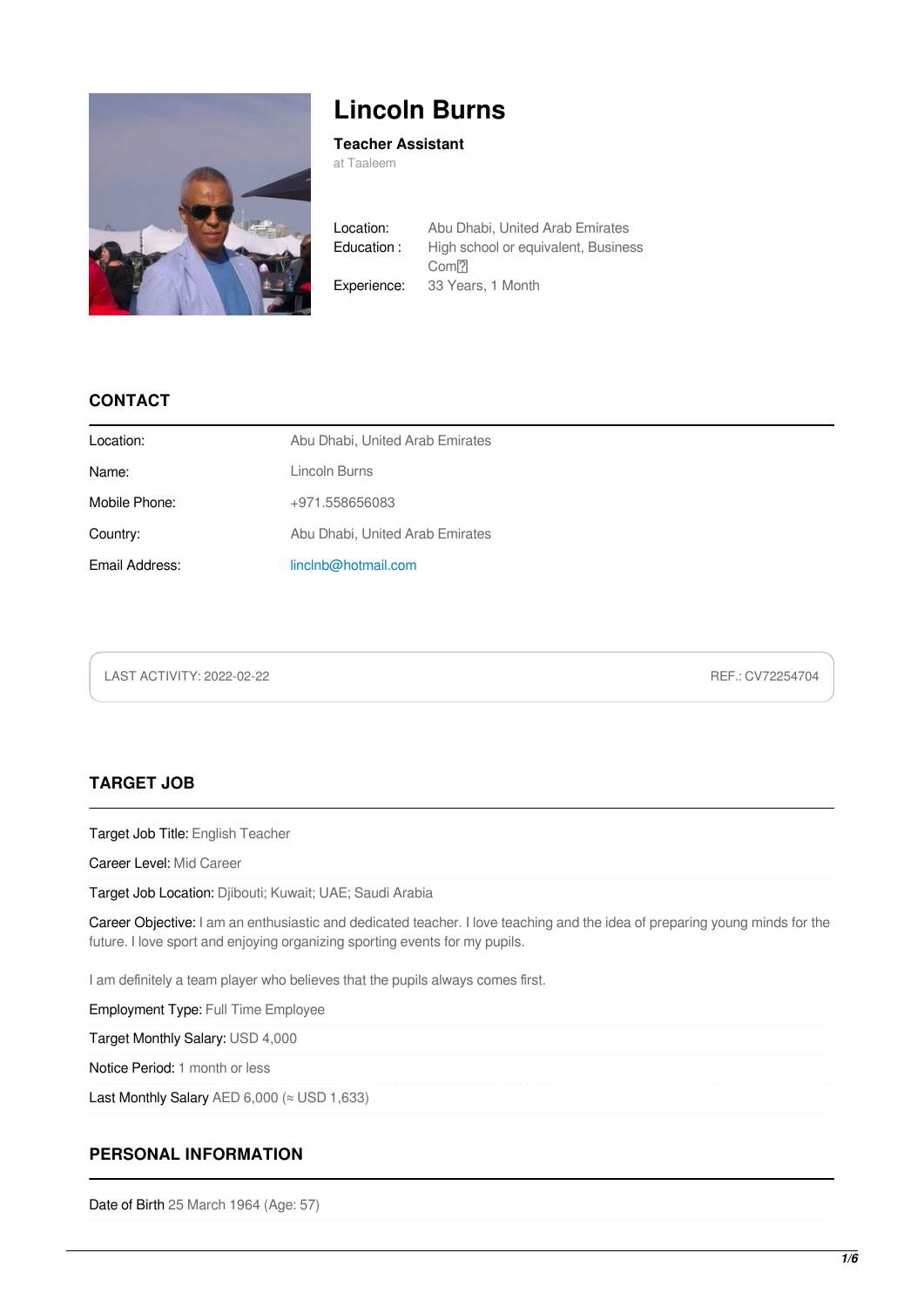Gender Male **Nationality South Africa** Additional Nationalities - Residence Country Abu Dhabi, United Arab Emirates Visa Status Residency Visa (Non-Transferable) Marital Status Married Number of Dependents Driving Licence Issued From United Arab Emirates; South Africa

## **EXPERIENCE (33 YEARS, 1 MONTH)**

August 2019 - Present

# **Teacher Assistant**

at Taaleem

**Location:** United Arab Emirates **Company Industry:** Primary, Prep, & Secondary School **Job Role:** Teaching and Academics

## August 2018 - July 2019 **Mathematics Teacher**

at Private school

**Location:** Ajman, United Arab Emirates **Company Industry:** Primary, Prep, & Secondary School **Job Role:** Teaching and Academics

I was teaching math for Grades 5,6, 7 and 8 as well as science for grade 7.

August 2018 - June 2019

January 2005 - January 2016

## **Teacher**

at KKMCH School

**Location:** Saudi Arabia **Job Role:** Teaching and Academics

Northern Region

January 2003 - January 2004

# **Teacher**

at P.S Fourie Primary School

**Location:** South Africa **Job Role:** Teaching and Academics

for Grades 6 & 7

Responsibilities:

English 1st language to the Grade 7 classes as well as Technology teacher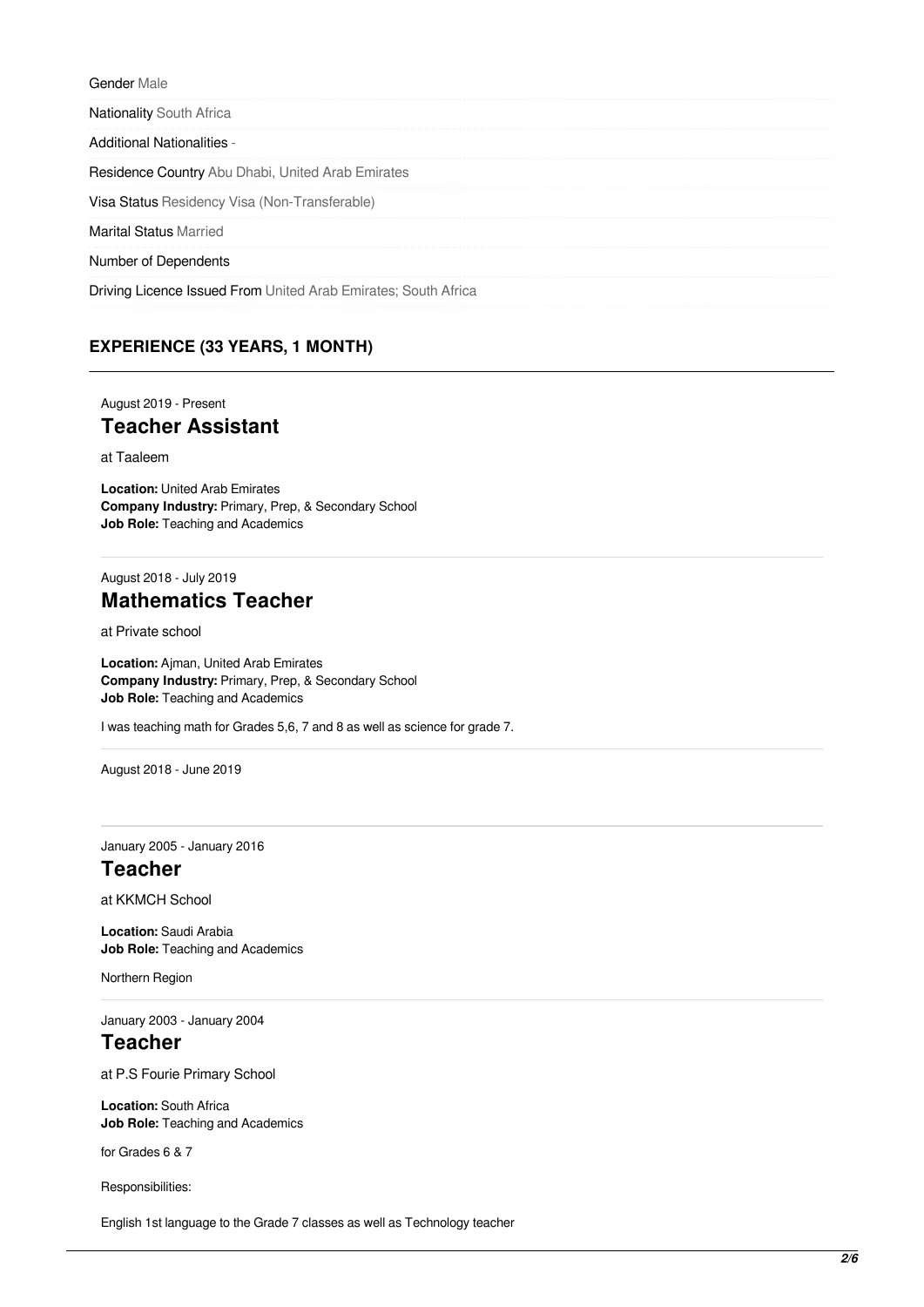Assistant coach of the athletic team and the under 12 soccer team.

I ran the drama program for school and I was involved in extra mural activities at the school

January 2002 - January 2003

# **Teacher**

at AL-GHAD School

**Location:** Saudi Arabia **Company Industry:** Primary, Prep, & Secondary School **Job Role:** Teaching and Academics

English & Science Grades 1-6

English as a 1st language to the Grades 1-6 classes and; Mathematics and Science which were taught in English

January 1998 - February 2002

# **Supervisor**

at Multichoice Africa (Pty) Ltd

**Company Industry:** Entertainment **Job Role:** Engineering

January 1997 - January 1998

#### **Buyer**

at Chemserve (PTY) LTD

**Job Role:** Purchasing and Procurement

Nature Of Business: Chemical supplier to the pharmaceutical & food industry

OVERVIEW OF RESPONSIBILITIES & EXPERIENCE GAINED:

Definition of Position: Responsible for sourcing & procurement of chemicals from manufactures for resale to clients Source various chemicals to clients specification e.g. BROMOR, CARSON, FIRMENICH, GLAXOSMITHKLINE, ADCOCK INGRAM etc. Cost & quality comparison Monthly sales & purchasing reports Stock control & monthly stock count reports Bulk store maintenance for tax purposes Client liaison and problem solving Drew up monthly client purchase reports Ensure timeous deliveries

ACHIEVEMENTS: Regularly met monthly targets received financial recognition Built up excellent client relationships & gained reputation for providing customer satisfaction Took control of bulk stores

REASON FOR LEAVING: Headhunted for Multichoice position

January 1995 - January 1997

**Trainer**

at Transne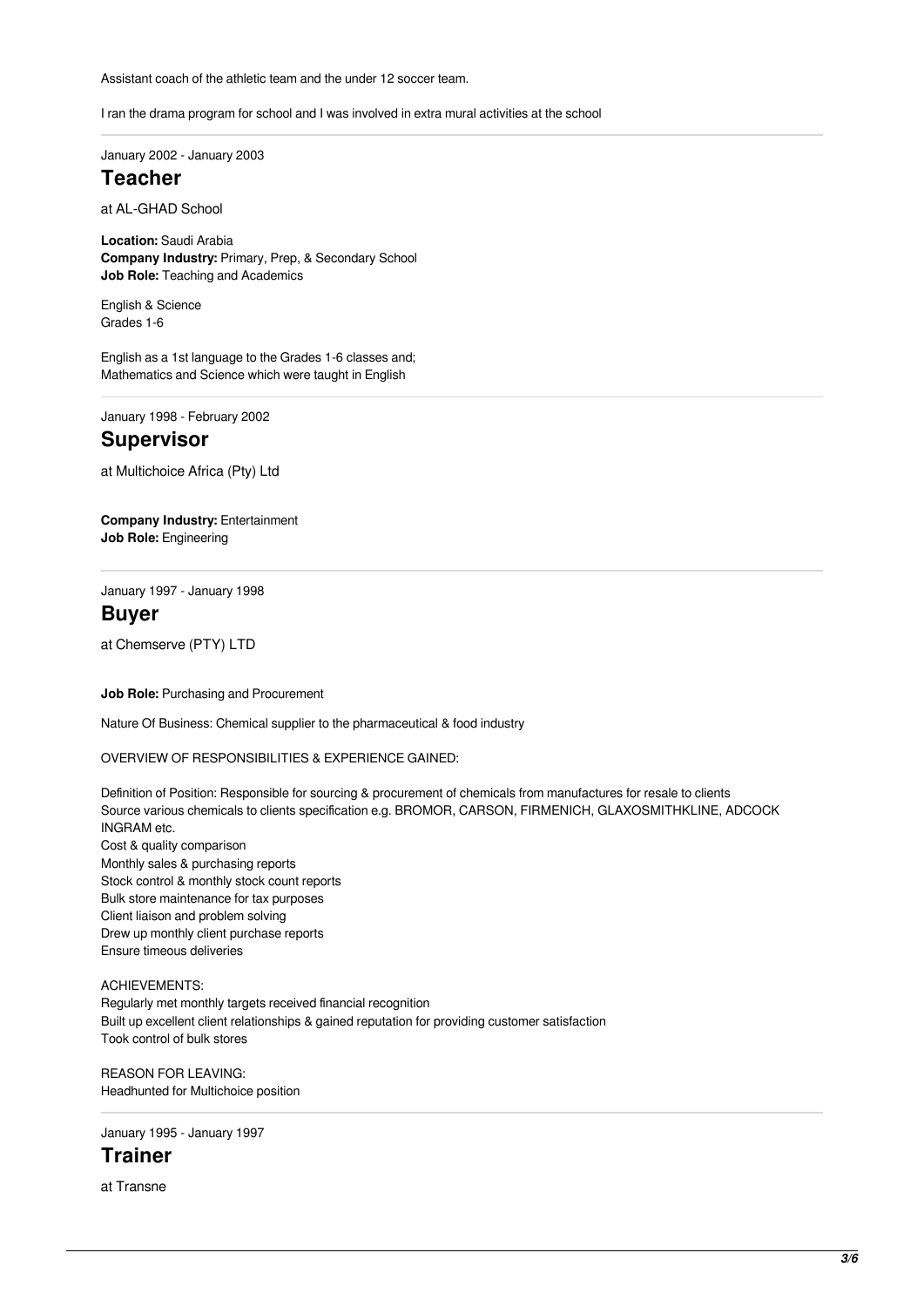**Company Industry:** Translation & Document Processing **Job Role:** Training and Development

Nature Of Business: Communications provider for the

January 1992 - January 1995

#### **Buyer**

at ARMSCOR (PTY) LTD

#### **Job Role:** Purchasing and Procurement

Nature Of Business: Purchasing & selling of arms for the SA National Defence Force

OVERVIEW OF RESPONSIBILITIES & EXPERIENCE GAINED:

Definition of Position: Sourcing & procurement of various aircraft spares for the SA Airforce in foreign markets Work within supplier register to source specific supplies according to need Suppliers then bid for business, carry out analysis on cost, delivery time etc. Award tenders based on the above, track deliveries, payment of invoices

ACHIEVEMENTS: Selected for "Fast Track" program for management training & development Gained extensive knowledge of tenders Represented Armscor at DEXSA

REASON FOR LEAVING: Headhunted by TRANSTEL

## January 1987 - January 1992 **House Of Representatives**

**Job Role:** Management

Western Cape Department Of Education Teacher Rocklands Senior Secondary School Cape Town

**Extra years of experience not listed above:** 1 Years, 4 Months

#### **EDUCATION**

## **High school or equivalent, Business Communication**

at Mentor Business College

**Location:** South Africa January 2018

Majors: English, Geography, History & Pedagogics

## **Bachelor's degree, Business Communication**

at Mentor Business College

January 2018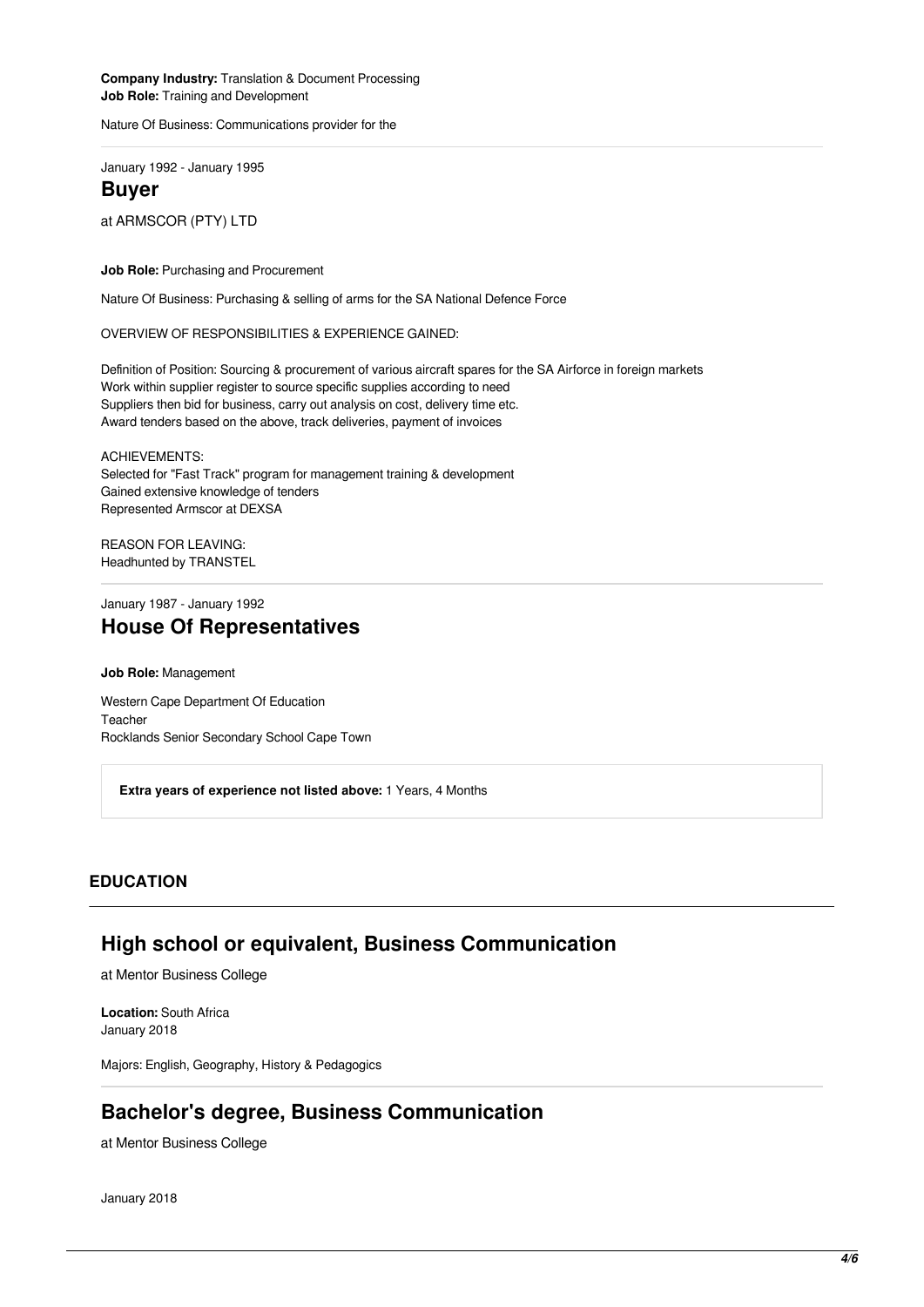# **Bachelor's degree, Education**

at Rand College Of Education

January 1986

courses: Majors: English, Geography, History & Pedagogics Member & Chairman Of Pretoria Students Association

# **Bachelor's degree, Education (1st Year)**

at Bellville Teachers College

January 1984

Subjects: English, Afrikaans, Pedagogics

Transferred to Rand College of Education to complete my qualification

# **High school or equivalent**

at Eersterust Senior Secondary School

January 1982

Level Achieved:

#### **SPECIALTIES**

#### **Team Building**

Questions: 0 Answers: 0

#### **Staff Training**

Questions: 0 Answers: 0

#### **Employee Relations**

Questions: 0 Answers: [1](http://people.bayt.com/lincoln-burns-63998323/?lang=en&tab_name=answers&tag_id_filter=8676)

## **SKILLS**

**BOOKS Level:** (Expert) **MATHEMATICS Level:** (Expert)